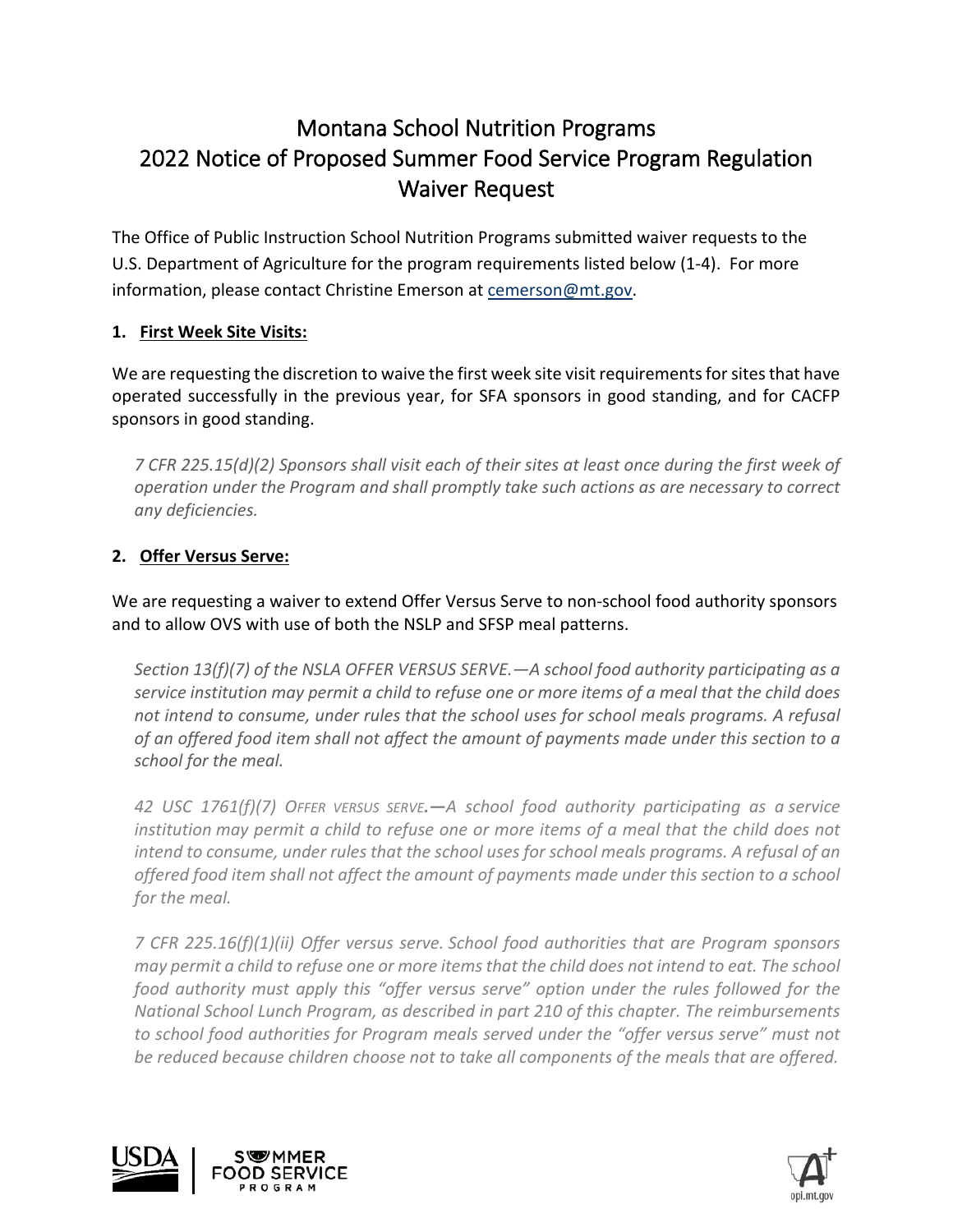### **3. Meal Service Time Restrictions:**

We are requesting to waive the meal service time restrictions on the amount of time that must elapse between meal services, the time restrictions associated with supper, and the amount of time limited for each meal/snack service.

*7 CFR 225.16(c )(1) Three hours must elapse between the beginning of one meal service, including snacks, and the beginning of another, except that 4 hours must elapse between the service of a lunch and supper when no snack is served between lunch and supper. The service of supper shall begin no later than 7 p.m., unless the State agency has granted a waiver of this requirement due to extenuating circumstances. These waivers shall be granted only when the State agency and the sponsor ensure that special arrangements shall be made to monitor these sites. In no case may the service of supper extend beyond 8 p.m. The time restrictions in this paragraph shall not apply to residential camps.*

*7 CFR 225.16(c )(2) The duration of the meal service shall be limited to two hours for lunch or supper and one hour for all other meals.*

### **4. Use of Area Eligibility with Closed, Enrolled Sites:**

We are requesting a waiver to extend the use of area eligibility to closed enrolled sites operating in needy areas where 50% or more of the children residing in the area are eligible for free and reduced price meals under the National School Lunch Program and School Breakfast Program, thereby waiving the requirement that individual eligibility determinations be made by submitting applications.

*Section 13(a)(1)(A)(i)(III) of the NSLA an area— (aa) for which the program food service site documents the eligibility of enrolled children through the collection of income eligibility statements from the families of enrolled children or other means; and (bb) at least 50 percent of the children enrolled at the program food service site meet the income standards for free or reduced price school meals under this Act and the Child Nutrition Act of 1966 (42 U.S.C. 1771 et seq.);*

*42 USC 1761(a)(1)(A)(i)(III) an area— (aa) for which the [program](https://www.law.cornell.edu/definitions/uscode.php?width=840&height=800&iframe=true&def_id=42-USC-309387644-975716354&term_occur=1&term_src=title:42:chapter:13:section:1761) food service site documents the eligibility of enrolled [children](https://www.law.cornell.edu/definitions/uscode.php?width=840&height=800&iframe=true&def_id=42-USC-1659526655-975716353&term_occur=3&term_src=title:42:chapter:13:section:1761) through the collection of income eligibility statements from the families of enrolled [children](https://www.law.cornell.edu/definitions/uscode.php?width=840&height=800&iframe=true&def_id=42-USC-1659526655-975716353&term_occur=4&term_src=title:42:chapter:13:section:1761) or other means; and (bb) at least 50 percent of the [children](https://www.law.cornell.edu/definitions/uscode.php?width=840&height=800&iframe=true&def_id=42-USC-1659526655-975716353&term_occur=5&term_src=title:42:chapter:13:section:1761) enrolled at the program food service site meet the income standards for free or reduced price school meals under this chapter and the Child Nutrition Act of 1966 (42 U.S.C. [1771](https://www.law.cornell.edu/uscode/text/42/1771) et seq.);*